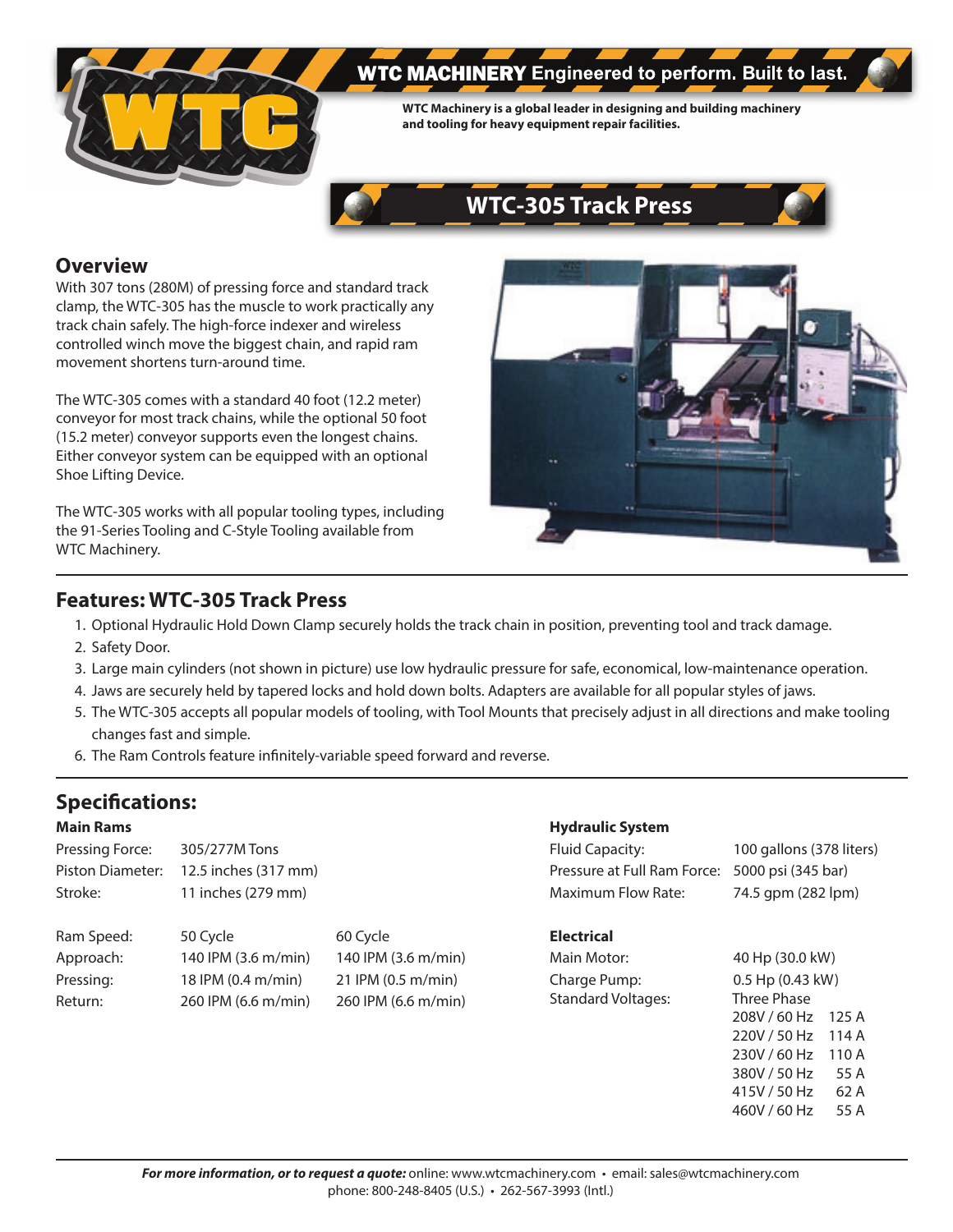# **WTC305 Track Press Specifications**

#### **COMPONENT DIMENSIONS**

|                                    | Weight             | Width                       | Height           | Length                  |
|------------------------------------|--------------------|-----------------------------|------------------|-------------------------|
| <b>Track Press</b>                 | 15200lbs (6900kg)  | 136 in (3,5m)               | 74 in (1,9 m)    | 45 in (1,2 m)           |
| <b>Control Console</b>             | 850 lbs (386 kg)   | 39 in (1,0 m)               | 44 in (1,1 m)    | 69 in (1.8 m)           |
| <b>Index Table</b>                 | 1800 lbs (820 kg)  | 28 in (0,7 m)               | 36 in (0,9 m)    | 130 in $(3,3, m)$       |
| <b>Hydraulic Pump Unit (Dry)</b>   | 2000 lbs (910 kg)  | 44 in (1,1 m)               | 40 in $(1,1, m)$ | 62 in $(1,6 \text{ m})$ |
| <b>Conveyor System (40 Foot)</b>   | 4920 lbs (2232 kg) | 27 in $(0,7, m)$            | 36 in (0,9 m)    | 550 in (14,0 m)         |
| <b>Optional Pad Lift (40 Foot)</b> | 975 lbs (442 kg)   | See 40 Foot Conveyor System |                  |                         |

Operating Temperature Range ….. 50° to 100° F (10° to 37° C)

#### **RAMS**

Capacity ... 305 tons (277 t), each ram **Speeds - Speeds -**Travel ……. 11 inches (279 mm) 50 Cycle 60 Cycle Ram Diameter: 8.50 inches (217 mm) Approach 132 IPM (3,4 m/min) 132 IPM (3,4 m/min) Piston Diameter: 12.50 inches (317.5 mm) Return 175 IPM (4,4 m/min) 175 IPM (4,4 m/min)

#### **SADDLES AND CONTACT TOOLING**

The WTC305 Track Press accepts most current models of track saddles and contact tooling.

Please consult the "C"-Style Tool Catalog, 91-Series and 93-Series Tool Catalogs (available from WTC Machinery) for details on part numbers and proper use of tooling.

#### **HYDRAULIC PUMP UNIT**

| Pumps -     |                                      | <b>Electric Motors -</b>             |                 |  |
|-------------|--------------------------------------|--------------------------------------|-----------------|--|
| Main Pump   | 74.5 gpm (282 lpm)                   | 40 Hp (30,0 kW) and 1/2 Hp (0,43 kW) |                 |  |
|             | 5000 psi (345 bar) max.              | 3 Phase electric                     |                 |  |
|             | Charge System Pump 0.5 gpm (2,0 lpm) | <b>Standard Voltages:</b>            |                 |  |
|             | 300 psi (21 bar) max.                | 50 Hz (1500 rpm)                     | 60 Hz (1800rpm) |  |
| Reservoir - |                                      | 415V/62A,                            | 460V/55A        |  |
|             | Total - 100 US gallons (380 l)       | 380V/55A                             | 230V/110A       |  |
|             | Usable - 80 US gallons (300 l)       | 220V/114A                            | 208V/125A       |  |
|             |                                      | Other voltages available             |                 |  |
|             |                                      |                                      |                 |  |

#### **WINCH**

Hydraulically powered winch loads the track chain onto the Conveyor System, with a 12,000 pound (5450 kg) pulling capacity.

#### **INDEXER**

Hydraulically operated Indexer moves track in and out of work area.

# **CONVEYOR SYSTEM AND OPTIONAL PAD LIFT SYSTEM**

**Conveyor System (C1091-040-DA)** - Holds 40 feet (12,2 m) of track chain on heavy-duty roller conveyor sections – Maximum Chain Weight -16,000 lbs (7270 kg).

**Optional Pad Lifting Device (D1429-040-DA)** - Matched to the 40 foot (12,2 m) Conveyor System Lifts and holds track pads off of the track chain, to reduce handling and labor time. Pad Lift Capacity -12,000 lbs (5450 kg)

# *SPECIFICATIONS SUBJECT TO CHANGE WITHOUT NOTICE*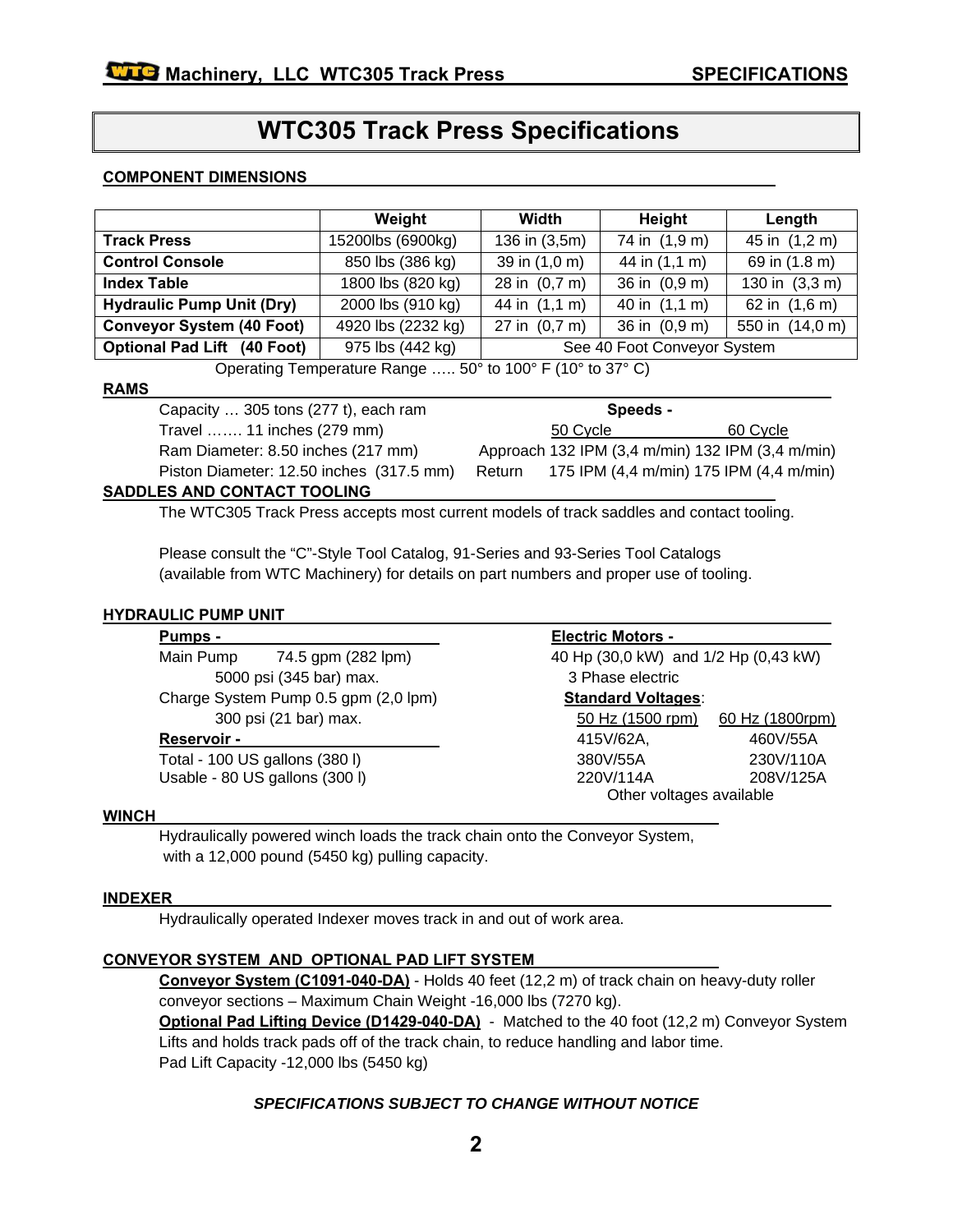

# *WTC305 Track Press – General Arrangement – Major Component Parts*

- 1) *Track Press* (305-000) –
- 2) *Hydraulic Pump Base* (305-021) Supplies power for the Track Press.
- 3) *Control Console* (305-019) Controls the Track Press functions.
- 4) *Index Table* (D1218-006) Precisely moves the track chain during servicing.
- 5) *Safety Door* (305-007) Protects the operator while using the Track Press
- 6) *Conveyor System*  Holds the track chain and makes its movement easy. The standard model Conveyor System (C1091-040-DA) holds 40 feet (12,2 meters) of track chain. Optional Conveyor Systems (30, 35 and 50 feet) are available for confined spaces or additional capacity.
- 7) *(Optional) Pad Lift System* raises and hold the track chain's pads while the track chain is serviced. The Pad Lift Systems are available to match the Conveyor System lengths –
- The standard model is 40 foot (12,2 meters D1429-040-DA) other lengths are available.
- 8) *Track Clamp System* (305-012) Holds the track chain during disassembly and assembly.
- 9) *Hydraulic Winch* Pulls the track chain onto the Conveyor System.
- 10) *Power Enclosure* Location for the main electrical supply connection.
- 11) *Winch Cable*  Connects the Winch to the track chain.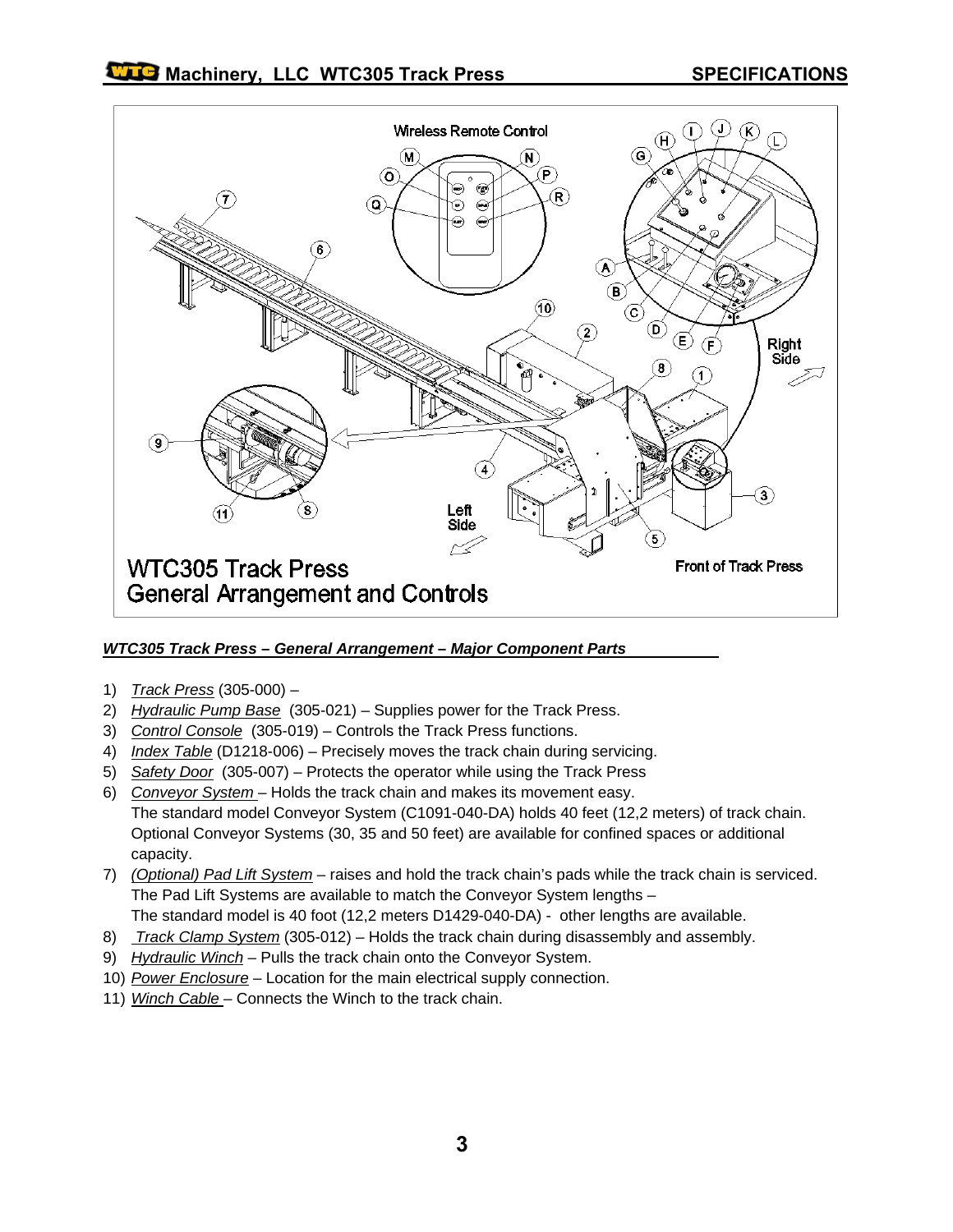# *Operator Controls*



*The Main Rams, Index Table, Track Clamp, Winch and Pad Lift System contain pinch points which can cause serious injury. Always make sure people and objects are clear before using these devices.* 

#### *Main Control Console –*

- A) Right Main Ram Joystick Move this joystick to extend and retract the Right Main Ram
- B) Left Main Ram Joystick Move this joystick to extend and retract the Left Main Ram
- C) Pump Start Pushbutton Press this button to start the electric motor and enable all other controls.
- D) Pump Stop Pushbutton Press this button to stop the electric motor and turn off all other controls except the work lamps.
- E) Ram Force Gauge Shows the pressing force of the Main Rams, in short tons (2000 pounds)
- F) Remote Pressure Control Turn this control clockwise to increase the Main Ram force, and anticlockwise to decrease the Main Ram force. The Pressure Control is used with the Set Pressure pushbutton (below).
- G) Index Table Joystick –

Index Lift Up - Push up on the joystick to raise the Indexer Table.

Both rams must be retracted to raise the Index Table.

Index Lift Down - Push down on the joystick to lower the Index Table.

Indexer Reverse - Push left on the joystick to move the track chain away from the track press.

Indexer Forward - Push right on the joystick to move the track chain towards the track press.

- H) Clamp Up Pushbutton Push the button to raise the Track Clamp.
- I) Clamp Down Pushbutton Push the button to lower the Track Clamp.
- J) Worklamp Switch Switch On to light the worklamps, and Off to turn off the worklamps.
- K) Remote Control Switch Switch On to enable the Remote Control (below), which controls the Pad Lift and Winch. Switch Off to disable the Remote Control.
- L) Set Pressure Pushbutton Press this button while adjusting the Remote Pressure Control (above) to set the Main Ram force.

# *Remote Control –*

- M) Start Button Press this button to enable the Remote Control.
- N) Stop Button Press this button to disable the Remote Control.
- O) UP Button Press this button to raise the Pad Lift System, lifting track pads above the track chain.
- P) Down Button Press this button to lower the Pad Lift System, lowering track pads back down to the track chain.
- Q) East Button Press this button to retract (reel in) the Winch cable, pulling the track chain onto the Conveyor System
- R) West Button Press this button to extend (pay out) the Winch cable.

# *Winch –*

S) Winch Engage Lever – Turn the handle up to disengage the Winch, and freely pull out the Winch Cable. Turn the handle down to engage the Winch for pulling the track chain.